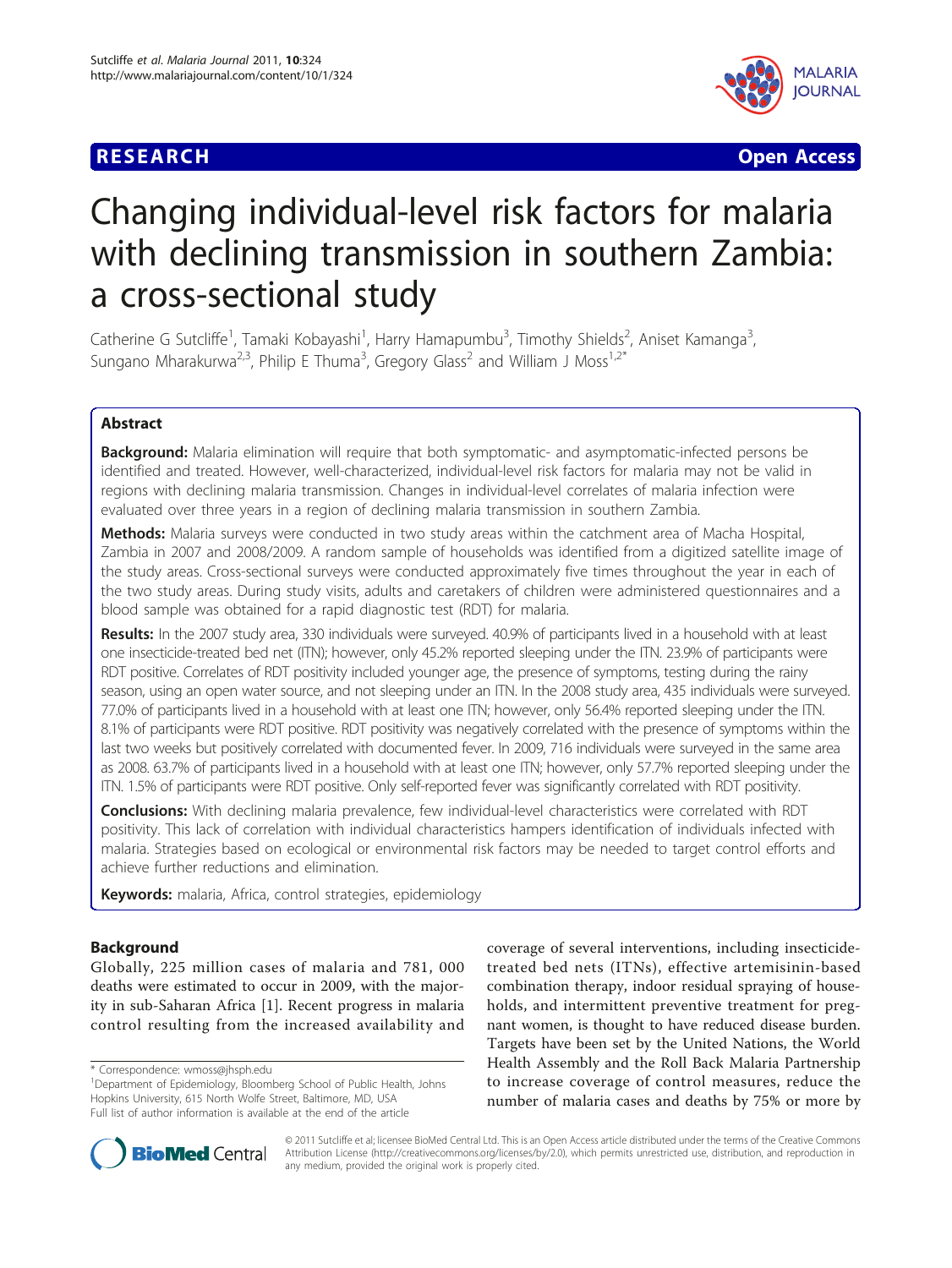2015, and eliminate malaria in several countries [[1\]](#page-8-0). With expanded malaria control programmes, several countries in Africa have documented large and sustained decreases in the burden of disease [[1\]](#page-8-0).

In regions that have achieved low levels of transmission, further malaria control and elimination will require that interventions are not only incorporated into national control programmes and accepted and used by individuals, but that symptomatic- and asymptomatic-infected persons be identified and treated. Numerous prior studies identified individual-level risk factors for malaria, but many were conducted in areas of high endemicity [[2\]](#page-8-0) and among high-risk groups, such as children [[3-5](#page-8-0)] and pregnant women [[6](#page-8-0),[7\]](#page-8-0). However, in regions with declining malaria transmission as a result of accelerated control efforts, these well-characterized, individual-level risk factors for malaria may not be valid [\[8](#page-8-0)].

Zambia is one of eleven countries in sub-Saharan Africa that achieved a greater than 50% reduction in the number of malaria cases between 2000 and 2009 [[1\]](#page-8-0). The prevalence of parasitaemia in children younger than five years of age decreased 53% between the malaria indicator surveys in 2006 and 2008 [[9\]](#page-8-0). Although great spatial heterogeneity remains in the risk of malaria throughout the country, with the highest risk in the northern provinces [\[10](#page-8-0)], the Southern Province has witnessed a dramatic decline in the burden of malaria over the past several years [[11](#page-9-0)] and may be a region in which malaria elimination can be achieved [[12\]](#page-9-0). According to a recent Roll Back Malaria Country Report on Zambia, developing an active case-detection system to identify parasites in asymptomatic reservoirs is critical to the development of a malaria elimination programme in Zambia [[13](#page-9-0)]. Such a system requires that communities understand how malaria is transmitted and controlled as well as comply with control programmes, and that highrisk individuals or communities can be identified for targeted interventions. Using a series of cross-sectional studies, the level of general knowledge about malaria, ownership and use of ITNs, and changes in individuallevel correlates of malaria parasitaemia were determined over three years in a region of declining malaria transmission in Southern Province, Zambia.

## Methods

#### Study site

The study was conducted in the catchment area of Macha Hospital in Choma District, Southern Province, Zambia between April 2007 and December 2009. Macha Hospital is located approximately 70 km from the nearest town of Choma on a plateau at an altitude of approximately 1, 100 m above sea level and in a habitat characterized as Miombo woodland. There is a single rainy season, lasting from approximately November

through April, followed by a cool, dry season from April to August, and a hot, dry season from August to November. The catchment area is populated by traditional villagers living in small, scattered homesteads. Anopheles arabiensis is the primary vector responsible for malaria transmission [\[14\]](#page-9-0), which peaks during the rainy season. The study site in 2007 consisted of a 525  $km<sup>2</sup>$  region to the east of Macha Hospital and the Malaria Institute at Macha (MIAM; Figure [1\)](#page-2-0). In 2008 and 2009, the study site was shifted for logistical reasons to a 575  $km^2$  area west of the 2007 study site and including the hospital.

The Southern Province of Zambia historically had hyperendemic transmission of Plasmodium falciparum [[15](#page-9-0)]. More recently, the entomological inoculation rate (EIR) for An. arabiensis was estimated to range from 1.6 to 18.3 infective bites per person per season [\[14](#page-9-0)]. Zambia introduced artemether-lumefantrine as anti-malarial therapy in 2002 and ITNs were widely distributed in Southern Province, Zambia in 2007. Widespread indoor residual spraying was not formally conducted in the study area.

#### Study methods

Satellite images were used to construct a sampling frame from which households were selected for enrollment into prospective longitudinal and cross-sectional surveys of malaria parasitaemia. A Quickbird™ satellite image was obtained from DigitalGlobe Services, Inc. (Denver, Colorado) and imported into ArcGIS 9.2 (Redlands, CA). Structures of appropriate size and shape were identified as potential residences and locations of households were identified and enumerated manually. Simple random sampling was used to select households for the surveys, which were carried out throughout the year.

Study procedures began with community mobilization activities, including approvals from local chiefs and headmen. A field team was provided with images and coordinates of the randomly selected households. Households consisted of one or more domestic structures where members of a family resided. All individuals within a household were eligible to participate. After obtaining permission from the head of household and individual written informed consent, a questionnaire was administered to each participant older than 18 years of age residing within the household and to parents or guardians of those younger than 18 years of age. Data collected included demographic information, history of recent malaria and anti-malarial treatment, knowledge of malaria transmission and prevention, and the use of ITNs. Each participant's temperature was measured using a Braun Thermoscan® ear thermometer. A blood sample was collected by finger prick for a rapid diagnostic test (RDT) for malaria and haemoglobin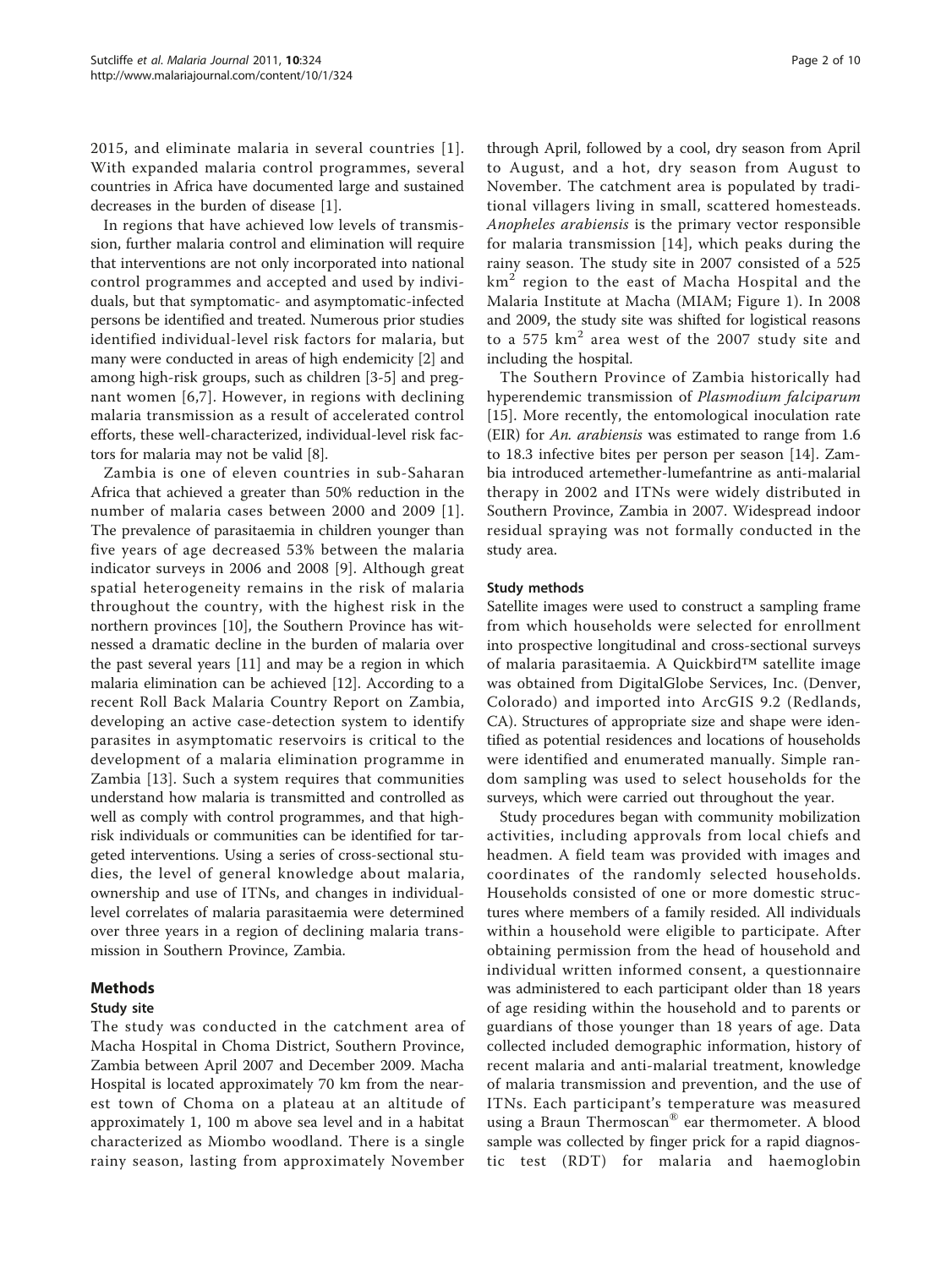<span id="page-2-0"></span>

Hospital. In 2008 and 2009, the study site was a 575 km<sup>2</sup> area west of the 2007 study site and including the hospital and Malaria Institute at Macha.

determination using a Hemocue® photometer. The RDT (ICT Diagnostics, Cape Town, South Africa) was used to detect P. falciparum histidine-rich protein 2. This RDT was shown to detect 82% of test samples with wild-type *P. falciparum* at a concentration of 200 parasites/μL and 98% of test samples with a concentration of 2, 000 parasites/μL, with false positives in 0.6% of negative samples [[16](#page-9-0)]. Individuals who were RDT positive were offered treatment with artemether-lumefantrine (Coartem®).

This study was approved by the University of Zambia Research Ethics Committee and by the Institutional Review Board at the Johns Hopkins Bloomberg School of Public Health.

#### Statistical methods

All participants in the cross-sectional surveys and the first visit for participants in the longitudinal cohort were

included in this analysis. The rainy season was assumed to occur from January 1 to June 30 and November 1 to December 31, and was defined based on rainfall and hospitalization data from Macha Hospital during the study period. Fever was defined as a temperature greater or equal to 38°C. Anaemia was defined by age and sex according to World Health Organization criteria [[17](#page-9-0)]. Individuals were considered anaemic if their haemoglobin was < 11 g/dL and they were 0-4.9 years of age; < 11.5 g/dL and 5-11.9 years of age;  $< 12$  g/dL and 12-14.9 years of age; < 12 g/dL, female and  $\geq$  15 years of age;  $< 13$  g/dL, male and  $\geq 15$  years of age.

Characteristics hypothesized to be associated with malaria were compared between individuals who were RDT positive and negative using the chi-square test for binary characteristics and the Wilcoxon ranksum test for continuous characteristics. For years in which multiple correlates of RDT positivity were found, crude and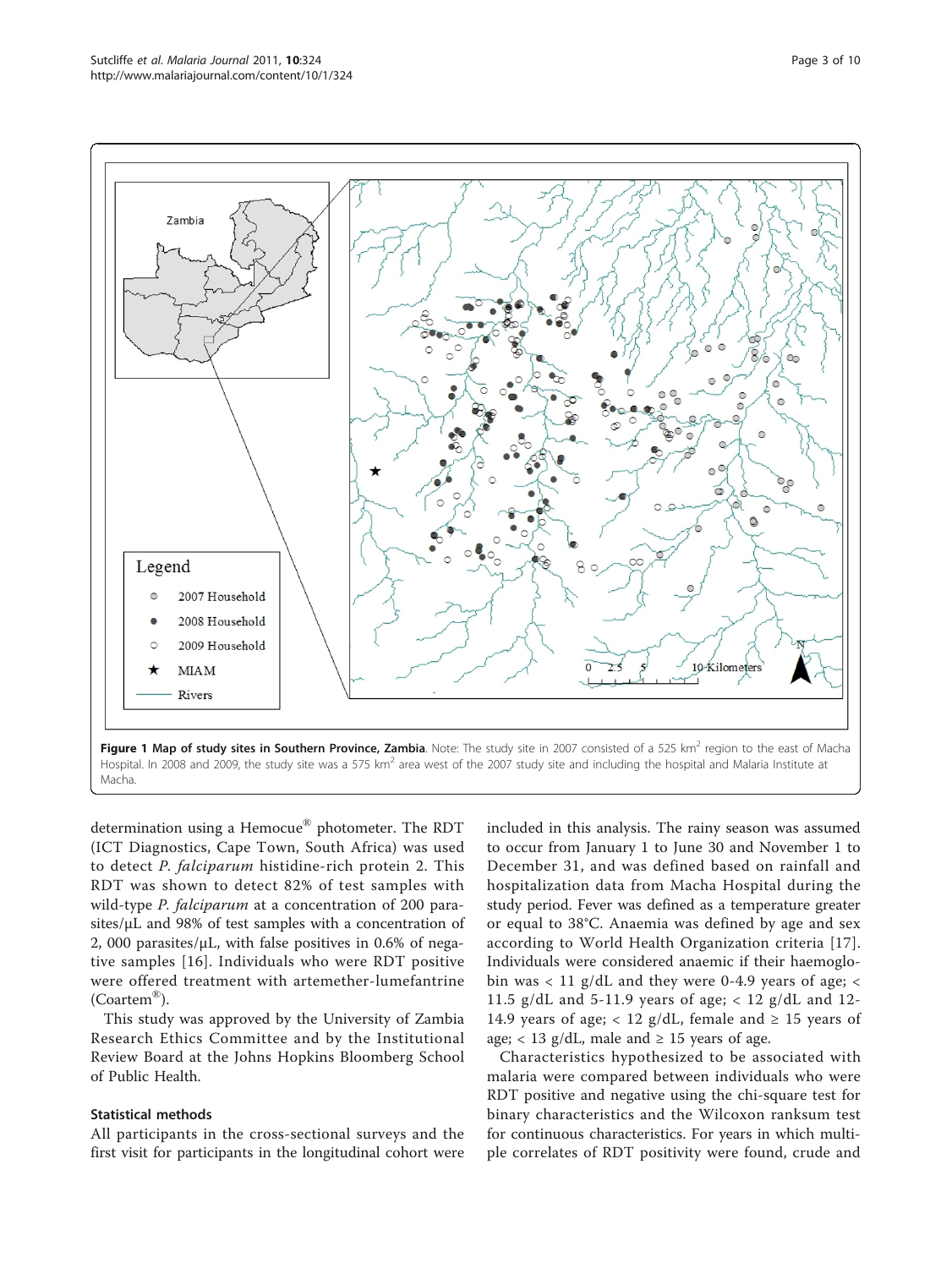adjusted prevalence ratios were calculated using logbinomial regression with generalized estimating equations to account for clustering by households. Characteristics that were found to be correlated with RDT positivity in the crude analysis ( $p < 0.10$ ) were included in the adjusted model.

#### Results

#### Study participants

In 2007, 72 heads of household were approached to participate and 52 (72%) agreed to enroll their households. All of the 330 individuals within the households who were approached agreed to participate. In 2008, 81 heads of household were approached to participate and 76 (94%) agreed to enroll their households. Of the 466 individuals within households who were approached, 435 (93%) agreed to participate. In 2009, 122 heads of household were approached to participate and 119 (98%) agreed to enroll their households. Of the 730 individuals within the households who were approached, 716 (98%) agreed to participate. In all years, the majority of participants were young children and adolescents, and approximately half were male (Table [1\)](#page-4-0). The majority of adults had at least primary school education (Table [1](#page-4-0)). Households were basic, with the majority using public wells or pumps, pit latrines or no toilet facilities, and lanterns. Most structures were built with earth floors, fired brick or cement walls, and pole and grass roofs (Table [1\)](#page-4-0).

## General knowledge of malaria

The majority of adults ( $\geq$  18 years) were familiar with the symptoms, causes and prevention of malaria (Table [2\)](#page-5-0). However, a small proportion of participants reported causes of malaria other than mosquito bites related to eating and drinking. In addition, while most participants knew that sleeping under a bed net prevented malaria, few participants were familiar with other personal preventive measures. In the 2007 study area, a quarter of participants reported they did not know the causes of malaria or prevention measures. Fewer reported not knowing causes or prevention measures in the 2008 and 2009 study area.

The majority of adults reported learning about malaria from health workers (53.1% in 2007; 53.9% in 2008; 64.0% in 2009). Others learned from posters in health centres (13.1% in 2007; 8.2% in 2008; 2.0% in 2009) and schools (14.6% in 2007; 18.1% in 2008; 13.8% in 2009). Less common sources of information included non-governmental organizations, friends, the radio, and the study team. Some participants reported never having learned about malaria (23.9% in 2007; 11.5% in 2008; 12.5% in 2009). These participants were more likely to be older and to have less than a primary school education.

#### ITN use and indoor residual spraying

Less than half of participants in 2007, but the majority of participants in 2008 and 2009, lived in a household with a bed net (Table [3\)](#page-6-0). Most households only had one bed net. The primary reason for not owning a bed net in all three years was cost. Among participants who owned a bed net, only half slept under the bed net. The primary reason for not sleeping under the bed net was that no mosquitoes were around. The proportion of participants sleeping under a bed net was higher among participants surveyed during the rainy season (2007: 68.2%; 2008: 65.6%; 2009: 61.4%). Other common reasons for not sleeping under the bed net included an inability to hang the bed net or sleeping outside, the bed net was old, dirty or needed to be re-treated, and it was too hot under the bed net. Among those sleeping under the bed net, the majority of participants had owned the net for less than two years and few reported ever having treated the bed net. Upon inspection of the households where participants reported sleeping under bed nets, almost all had the bed nets hanging (96.7% in 2007; 100% in 2008; 99.6% in 2009). However, up to half had holes (49.2% in 2007; 11.6% in 2008; 33.1% in 2009). The most common brand of bed net used was long-lasting PermaNet® bed nets (63.9% in 2007; 97.4% in 2008; 99.3% in 2009).

Only 1.8% of participants in 2007, 1.4% in 2008 and 2.0% 2009 reported that their house had ever been sprayed with insecticide to control mosquitoes.

## Prevalence of malaria, reported symptoms, and correlates of RDT positivity

The prevalence and correlates of RDT positivity differed by study location and year. In the 2007 study area, 79 (23.9%) participants were positive for malaria by RDT (Figure [2\)](#page-7-0). RDT positive individuals were significantly more likely to report any symptoms of malaria in the prior 48 hours, including fever, headache, chills, diarrhoea, nausea/vomiting, and cough, and to report multiple symptoms (see Additional file [1](#page-8-0)). 51.9% of RDT positive individuals reported a fever in the prior 48 hours, although only 10.1% had a fever as measured on the day of the study visit. The majority of fevers were documented among infected individuals 5-10 years of age. RDT positivity was also significantly correlated with younger age, not sleeping under a bed net, having a study visit in the rainy season, and using an open water source (see Additional file [1\)](#page-8-0). RDT positivity was marginally positively correlated with the presence of anaemia. Symptoms of malaria, younger age, and using an open water source remained significantly independently correlated with RDT positivity after adjustment for other factors (Table [4\)](#page-7-0). Not sleeping under a bed net and having a study visit in the rainy season were marginally independently correlated with RDT positivity.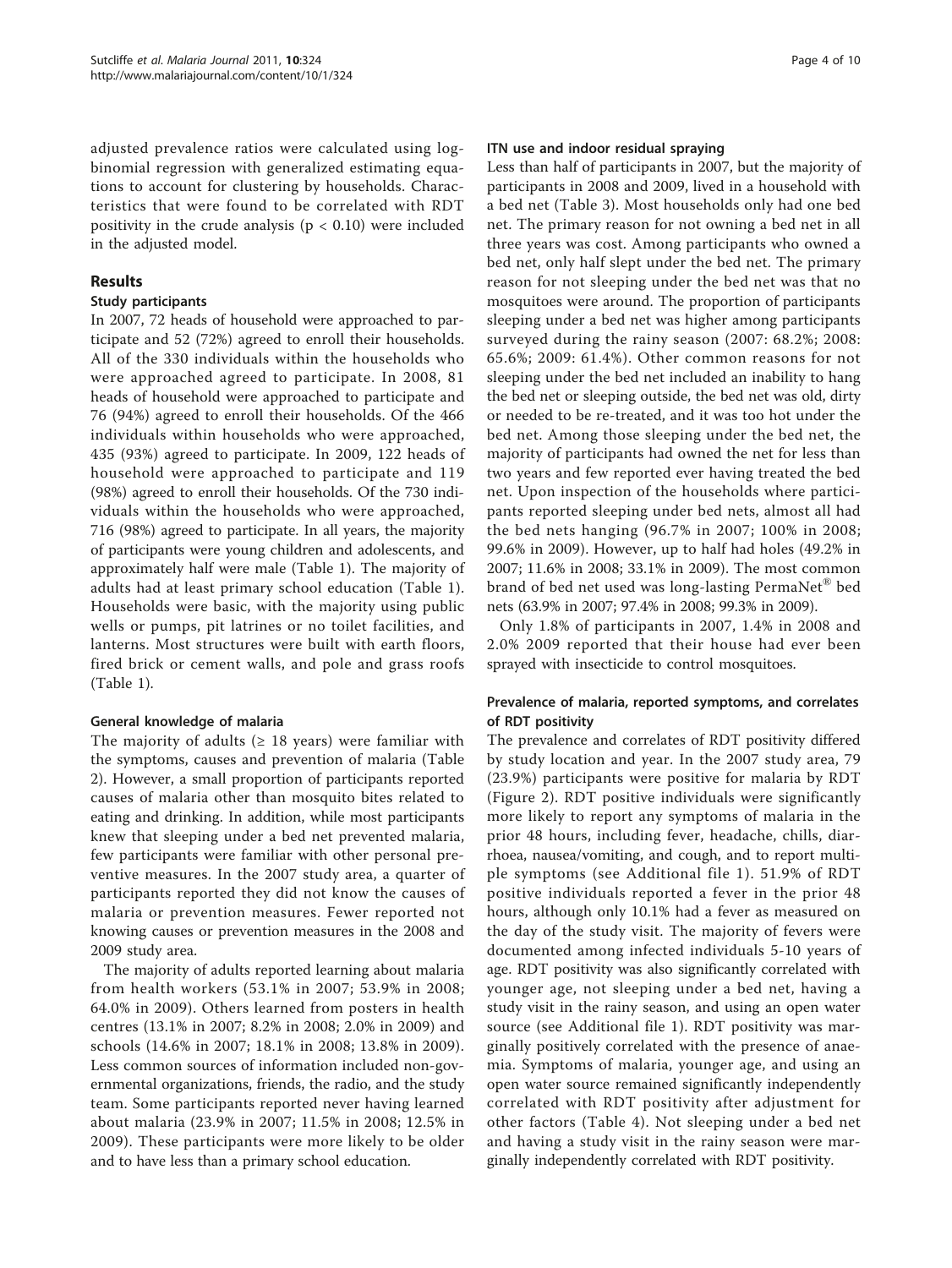## <span id="page-4-0"></span>Table 1 Characteristics of the study population and households, by study year

|                                           | 2007             | 2008             | 2009             |
|-------------------------------------------|------------------|------------------|------------------|
| <b>Participants</b>                       | $N = 330$        | $N = 435$        | $N = 716$        |
| Age: Median (IQR)                         | 12.8 (5.2, 31.8) | 14.3 (6.4, 34.3) | 13.9 (6.4, 31.5) |
| $0 - 5$                                   | 76 (23.0)        | 84 (19.4)        | 142 (19.8)       |
| $5 - 10$                                  | 67(20.3)         | 76 (17.6)        | 124 (17.3)       |
| $10 - 20$                                 | 63 (19.1)        | 113(26.1)        | 187 (26.1)       |
| $20 - 30$                                 | 37 (11.2)        | 36(8.3)          | 74 (10.3)        |
| $30 - 40$                                 | 34 (10.3)        | 35(8.1)          | 63 (8.8)         |
| 40-50                                     | 23(7.0)          | 38 (8.8)         | 50(7.0)          |
| 50-60                                     | 8(2.4)           | 25(5.8)          | 25(2.5)          |
| $\geq 60$                                 | 22(6.7)          | 26(6.0)          | 51(7.1)          |
| Male: N (%)                               | 153 (46.4)       | 207 (47.6)       | 342 (47.8)       |
| Education: N (%) <sup>a</sup>             |                  |                  |                  |
| $<$ Grade 1                               | 3(2.3)           | 7(3.9)           | 13(4.4)          |
| Grade 1-6                                 | 29 (22.3)        | 64 (35.2)        | 82 (27.6)        |
| Grade 7-12                                | 97 (74.6)        | 110(60.4)        | 197 (66.3)       |
| University/certificate/technical training | 1(0.8)           | 1(0.6)           | 5(1.7)           |
| Households                                | $N = 52$         | $N = 76$         | $N = 119$        |
| Source of water: N (%)                    |                  |                  |                  |
| Private well or pump                      | 5(9.6)           | 1(1.3)           | 2(1.7)           |
| Public well or pump                       | 30 (57.7)        | 39 (51.3)        | 73 (61.3)        |
| Public stand pipe                         | 0(0.0)           | 2(2.6)           | 1(0.8)           |
| Unprotected well                          | 3(5.8)           | 12 (15.8)        | 22 (18.5)        |
| River or stream                           | 14 (26.9)        | 22 (29.0)        | 21 (17.7)        |
| Toilet: N (%)                             |                  |                  |                  |
| Pit latrine                               | 24 (46.2)        | 37 (48.7)        | 98 (82.4)        |
| No facility/bush/field                    | 27 (51.9)        | 39 (51.3)        | 21 (17.6)        |
| Other                                     | 1(1.9)           | 0(0.0)           | 0(0.0)           |
| Source of light: N (%)                    |                  |                  |                  |
| Candle                                    | 4(7.7)           | 3(4.0)           | 24 (20.2)        |
| Lantern                                   | 45 (86.5)        | 67 (88.2)        | 77 (64.7)        |
| Other                                     | 3(5.8)           | 6(7.9)           | 18(15.1)         |
| Material of floor: N (%)                  |                  |                  |                  |
| Cement                                    | 18 (34.6)        | 11(14.5)         | 29 (24.4)        |
| Earth                                     | 34 (65.4)        | 65 (85.5)        | 90 (75.6)        |
| Material of walls: N (%)                  |                  |                  |                  |
| Fired brick/cement                        | 44 (84.6)        | 69 (90.8)        | 106 (89.1)       |
| Pole and mud/grass                        | 1(1.9)           | 3(4.0)           | 9(7.5)           |
| Unfired bricks                            | 7(13.5)          | 4(5.3)           | 4(3.4)           |
| Material of roof: N (%)                   |                  |                  |                  |
| Iron sheets/corrugated tin                | 12(23.1)         | 19(25.0)         | 34 (28.6)        |
| Pole and grass                            | 36 (69.2)        | 56 (73.4)        | 82 (68.9)        |
| Other                                     | 4(7.7)           | 1(1.3)           | 3(2.5)           |

a among participants 18 years of age or older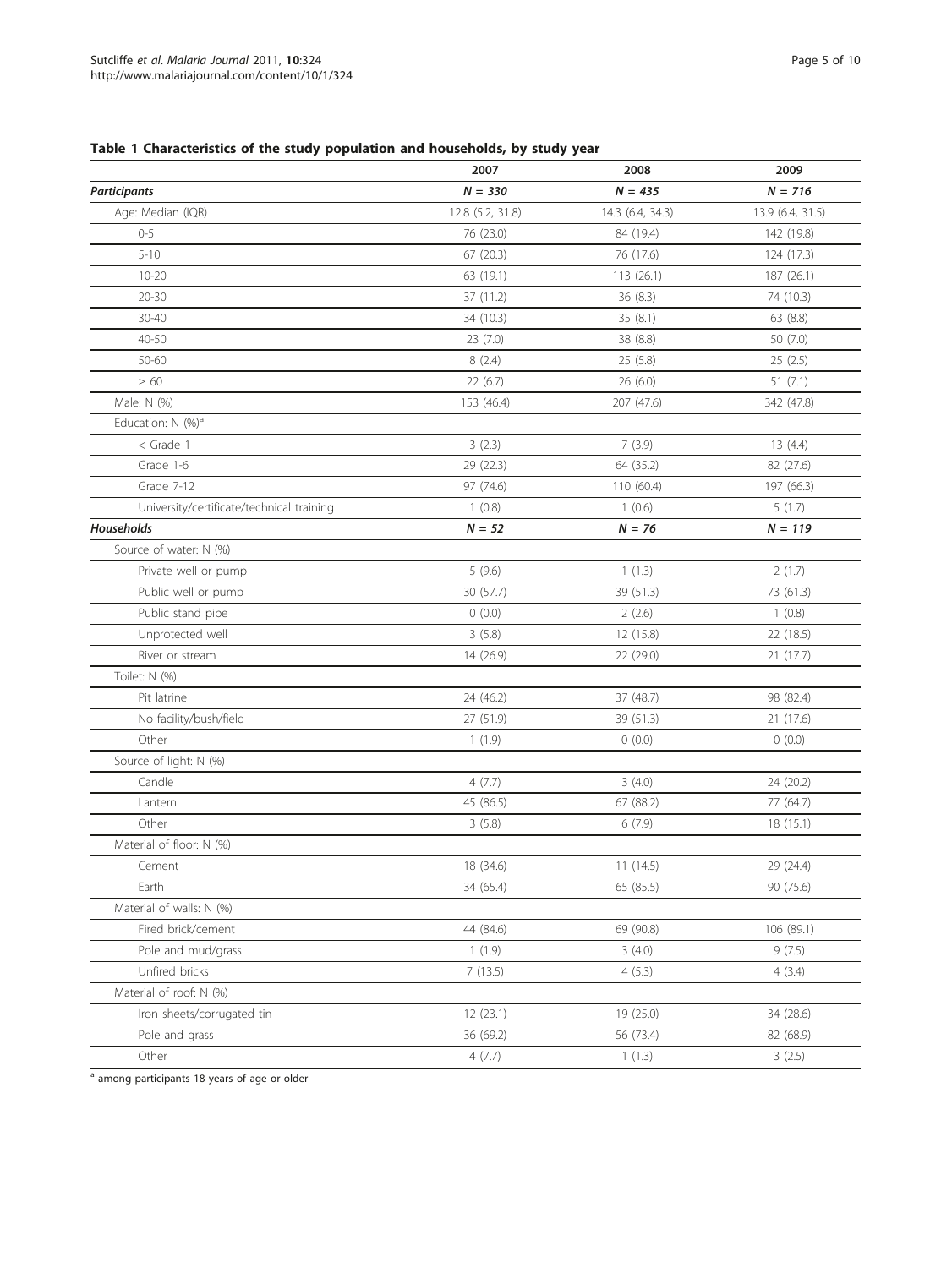<span id="page-5-0"></span>Table 2 General knowledge of malaria symptoms, causes and prevention among participants 18 years or older, by study year

|                                              | 2007<br>$N = 130$ | 2008<br>N = 182 | 2009<br>$N = 297$ |
|----------------------------------------------|-------------------|-----------------|-------------------|
| Symptoms of malaria                          | N(%)              | N(%)            | N (%)             |
| Fever                                        | 71 (54.6)         | 98 (53.9)       | 175 (58.9)        |
| Headache                                     | 45 (34.6)         | 101 (55.5)      | 175 (58.9)        |
| Chills                                       | 71 (54.6)         | 114 (62.6)      | 197 (66.3)        |
| Vomiting                                     | 35 (26.9)         | 73 (40.1)       | 111 (37.4)        |
| Diarrhoea                                    | 21 (16.2)         | 40 (22.0)       | 78 (26.3)         |
| Body ache/pain                               | 14 (10.8)         | 18 (9.9)        | 43 (14.5)         |
| Cough                                        | 4(3.1)            | 27 (14.8)       | 33 (11.1)         |
| Weakness/fatique                             | 11(8.5)           | 38 (20.9)       | 46 (15.5)         |
| Flu-like symptoms                            | 1(0.8)            | 7(3.9)          | 10(3.4)           |
| Thirsty                                      | 4 (3.1)           | 8 (4.4)         | 16(5.4)           |
| Loss of appetite                             | 14 (10.8)         | 10(5.5)         | 25 (8.4)          |
| Yellow eyes/skin                             | 24 (18.5)         | 19 (10.4)       | 17(5.7)           |
| Other                                        | 11(8.5)           | 13(7.1)         | 10(3.4)           |
| Do not know                                  | 14 (10.8)         | 3(1.7)          | 0(0.0)            |
| <b>Causes of malaria</b>                     |                   |                 |                   |
| Mosquito bites                               | 92 (70.8)         | 152 (83.5)      | 258 (86.9)        |
| Breathing bad air                            | 0(0.0)            | 0(0.0)          | 0(0.0)            |
| Eating bad food                              | 8(6.2)            | 8(4.4)          | 16(5.4)           |
| Eating fresh maize                           | 0(0.0)            | 6(3.3)          | 19 (6.4)          |
| Eating fresh fruits                          | 3(2.3)            | 10(5.5)         | 16(5.4)           |
| Eating sugar cane                            | 0(0.0)            | 5(2.8)          | 14 (4.7)          |
| Drinking bad water                           | 13 (10.0)         | 18 (9.9)        | 50 (16.8)         |
| Dirty surroundings                           | 2(1.5)            | 12(6.6)         | 25 (8.4)          |
| Flies                                        | 0(0.0)            | 0(0.0)          | 2(0.7)            |
| Other                                        | 2(1.5)            | 3(1.7)          | 7 (2.4)           |
| Do not know                                  | 33 (25.4)         | 24 (13.2)       | 21(7.1)           |
| Preventive measures against malaria          |                   |                 |                   |
| Burn a fire in the house                     | 1(0.8)            | 0(0.0)          | 0(0.0)            |
| Charms                                       | 4(3.1)            | 0(0.0)          | 0(0.0)            |
| Do not go outside at certain<br>times of day | 0(0.0)            | 0(0.0)          | 0(0.0)            |
| Have screens on the windows                  | 0(0.0)            | 0(0.0)          | 0(0.0)            |
| Keep skin covered                            | 1(0.8)            | 0(0.0)          | 1(0.3)            |
| Sleep under a mosquito net                   | 52 (40.0)         | 120 (65.9)      | 227 (76.4)        |
| Spray insecticide inside the house           | 3(2.3)            | 7(3.9)          | 5 (1.7)           |
| Take medicine to prevent malaria             | 8(6.2)            | 16 (8.8)        | 31 (10.4)         |
| Wear insect repellent                        | (0.0)             | 2(1.1)          | 3(1.0)            |
| Drinking and eating clean water<br>and food  | 7(5.4)            | 12 (6.6)        | 31 (10.4)         |
| Bury mosquito breeding sites                 | 13 (10.0)         | 20 (11.0)       | 20 (6.7)          |
| Keep surroundings clean                      | 11 (8.5)          | 49 (26.9)       | 74 (24.9)         |
| Seek early treatment                         | 8(6.2)            | 20 (11.0)       | 39 (13.1)         |
| Other                                        | 3(2.3)            | 5(2.8)          | 11 $(3.7)$        |
| Do not know                                  | 55 (42.3)         | 30 (16.5)       | 22 (7.4)          |

In the 2008 study area, 35 (8.1%) participants were positive for malaria by RDT (Figure [2\)](#page-7-0). Unexpectedly, RDT positive individuals were less likely to report symptoms of malaria, particularly in the prior two weeks (see Additional file [1](#page-8-0)). However, RDT positive individuals were significantly more likely to have a fever as measured on the day of the study visit. The majority of fevers were documented among infected individuals 10-15 years of age. No other characteristics correlated with RDT positivity.

In 2009, 11 (1.5%) participants were positive for malaria by RDT (Figure [2](#page-7-0)). RDT-positive individuals were marginally more likely to report any symptoms of malaria in the prior 48 hours and to report multiple symptoms (see Additional file [1\)](#page-8-0). 54.6% of RDT positive individuals reported a fever in the prior 48 hours but none had a fever on the day of the study visit. RDT positivity was also marginally positively correlated with the presence of anemia.

#### **Discussion**

In this series of cross-sectional studies in southern Zambia, knowledge of the symptoms, causes and prevention of malaria was high in the two study areas over three calendar years. The prevalence of malaria varied over the study period, from 23.9% in the 2007 study area to 8.1% and 1.5% in the 2008 and 2009 study area. Most infected individuals reported symptoms of malaria, although few had documented fever at the time of the study visit. In the first study area, when the prevalence of malaria was highest, several established characteristics were correlated with RDT positivity, including young age, reported symptoms, documented fever, failure to sleep under a bed net, rainy season and use of open water sources. In the second and third study years, with markedly lower malaria prevalence, few individual-level characteristics were correlated with RDT positivity.

Ascertaining and improving general knowledge of malaria is crucial to the acceptance and uptake of prevention practices in a community. The majority of participants in all years correctly identified the symptoms of malaria and knew that malaria was transmitted by mosquitoes. Similar to other regions [\[18](#page-9-0)], most participants acquired knowledge of malaria from health workers or at school. However, a considerable proportion of participants either did not report the correct cause of malaria or, as in other studies in the region [[19](#page-9-0)-[21](#page-9-0)], identified other causes primarily related to drinking and eating food. This lack of accurate knowledge regarding causes of malaria was reflected in the level of knowledge regarding preventive measures, particularly in 2007 when ITN distribution began in the area. As few as 40% of participants reported bed nets as a prevention measure, few other measures were identified, and many participants reported they did not know how to prevent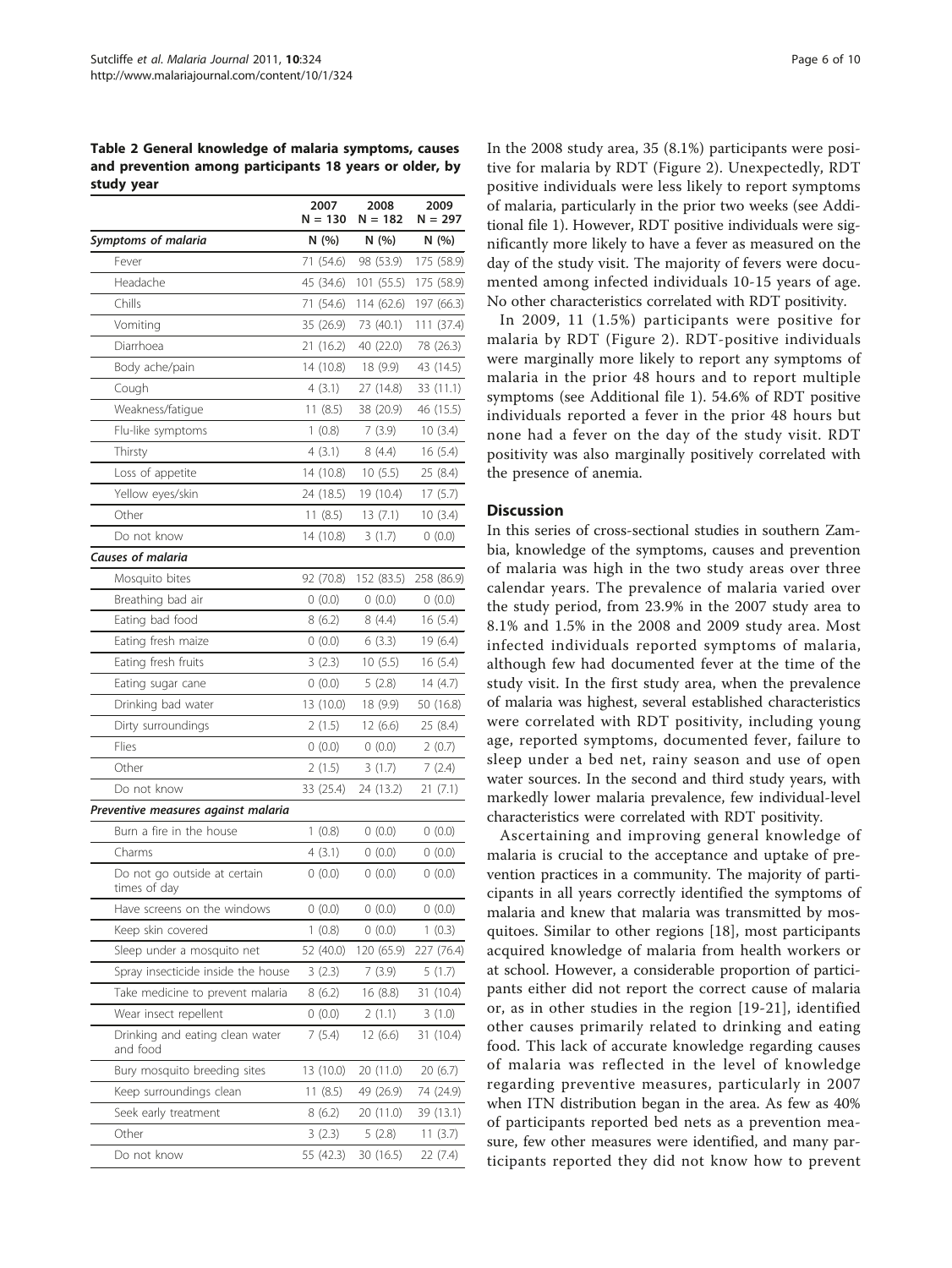#### <span id="page-6-0"></span>Table 3 Use of insecticide treated bed nets, by study years

|                                                        | 2007       | 2008       | 2009       |
|--------------------------------------------------------|------------|------------|------------|
| All participants                                       | $N = 330$  | $N = 435$  | $N = 716$  |
| Lives in a households with $\geq 1$ bed net            | 135 (40.9) | 335 (77.0) | 456 (63.7) |
| 1 bed net                                              | 92 (27.9)  | 305 (70.1) | 408 (57.0) |
| 2 bed nets                                             | 25(7.6)    | 25(5.8)    | 37(5.2)    |
| 3 bed nets                                             | 9(2.7)     | 5(1.2)     | 8(1.1)     |
| $\geq$ 4 bed nets                                      | 9(2.7)     | 0(0.0)     | 3(0.4)     |
| Reasons for not owning a bed net                       | $N = 195$  | $N = 100$  | $N = 260$  |
| Cost                                                   | 135 (69.2) | 72 (72.0)  | 237 (91.2) |
| Bed nets not available                                 | 44 (22.6)  | 3(3.0)     | 9(3.5)     |
| No knowledge of where to buy one                       | 3(1.5)     | 7(7.0)     | 3(1.2)     |
| Not enough for everyone                                | 2(1.0)     | 11(11.0)   | 0(0.0)     |
| Not enough space under the bed net                     | 1(0.5)     | 0(0.0)     | 0(0.0)     |
| No mosquitoes around                                   | 1(0.5)     | 0(0.0)     | 2(0.8)     |
| Frequent changes in sleeping places                    | 1(0.5)     | 0(0.0)     | 4(1.5)     |
| Too hot under the bed net                              | 0(0.0)     | 1(1.0)     | 0(0.0)     |
| Belief that bed nets do not protect against mosquitoes | 0(0.0)     | 1(1.0)     | 2(0.8)     |
| Among participants with a bed net                      | $N = 135$  | $N = 335$  | $N = 456$  |
| Sleeps under the bed net                               | 61(45.2)   | 189 (56.4) | 263 (57.7) |
| Duration of ownership $<$ 2 years                      | 25 (41.0)  | 175 (92.6) | 207 (78.7) |
| History of treating bed net                            | 13(21.3)   | 49 (25.9)  | 48 (18.3)  |
| Reasons for not sleeping under a bed net               | $N = 74$   | $N = 146$  | $N = 193$  |
| No mosquitoes around                                   | 51 (68.9)  | 55 (37.7)  | 89 (46.1)  |
| Inability to hang the bed net/sleeping outside         | 3(4.1)     | 111 (76.0) | 9(4.7)     |
| Bed net is old/dirty/needs to be re-treated            | 4(5.4)     | 21 (14.4)  | 25 (13.0)  |
| Frequent changes in sleeping places                    | 8 (10.8)   | 17(11.6)   | 18 (9.3)   |
| Too hot under the bed net                              | 4(5.4)     | 37 (25.3)  | 29 (15.0)  |
| Not enough space under the bed net                     | 5(6.8)     | 0(0.0)     | 8(4.2)     |
| Not the rainy season                                   | 1(1.4)     | 7(4.8)     | 0(0.0)     |
| Bed net is itchy                                       | 0(0.0)     | 5(3.4)     | 0(0.0)     |
| Belief that bed nets do not protect against mosquitoes | 0(0.0)     | 7(4.8)     | 11(5.7)    |

malaria. The survey instrument was based on an allopathic concept of malaria and further ethnographic research is needed to explore the local taxonomy of illness and explanatory models prevalent in the community.

Bed net ownership varied from 40.9% to 77.0%; however, in all study years, approximately half of participants who owned an ITN did not sleep under it. The primary reason provided for not sleeping under a bed net was the absence of mosquitoes, suggesting seasonal use of ITN. Indeed, participants were more likely to report sleeping under an ITN during the rainy season, as reported in other studies [[21](#page-9-0)]. Other reported reasons for not sleeping under the bed nets were primarily logistical [\[19,22\]](#page-9-0). These included an inability to hang the bed net or sleeping outside, which was particularly problematic for participants in 2008, changing sleeping places,

difficulties sleeping under a bed net due to heat, crowding, or discomfort, and the bed nets being old or dirty. These factors and their impact on ITN use and subsequent protection from malaria infection need to be considered in control programmes to maximize the benefits of ITN.

The prevalence of malaria ranged from 23.9% in 2007 to 1.5% in 2009 in this study conducted over three calendar years and two geographical areas. In 2007, when transmission was highest, several well established risk factors correlated with infection, including younger age [[23\]](#page-9-0), presence of anaemia [[24](#page-9-0)], using open water sources [\[4](#page-8-0)], sleeping without a bed net [\[3](#page-8-0)-[5](#page-8-0),[8](#page-8-0)], rainy season [[5,7](#page-8-0)], and self-reported or documented symptoms [[2\]](#page-8-0). However, in 2008 and 2009, when the prevalence of malaria was substantially lower, only self-reported or documented fever correlated with infection. With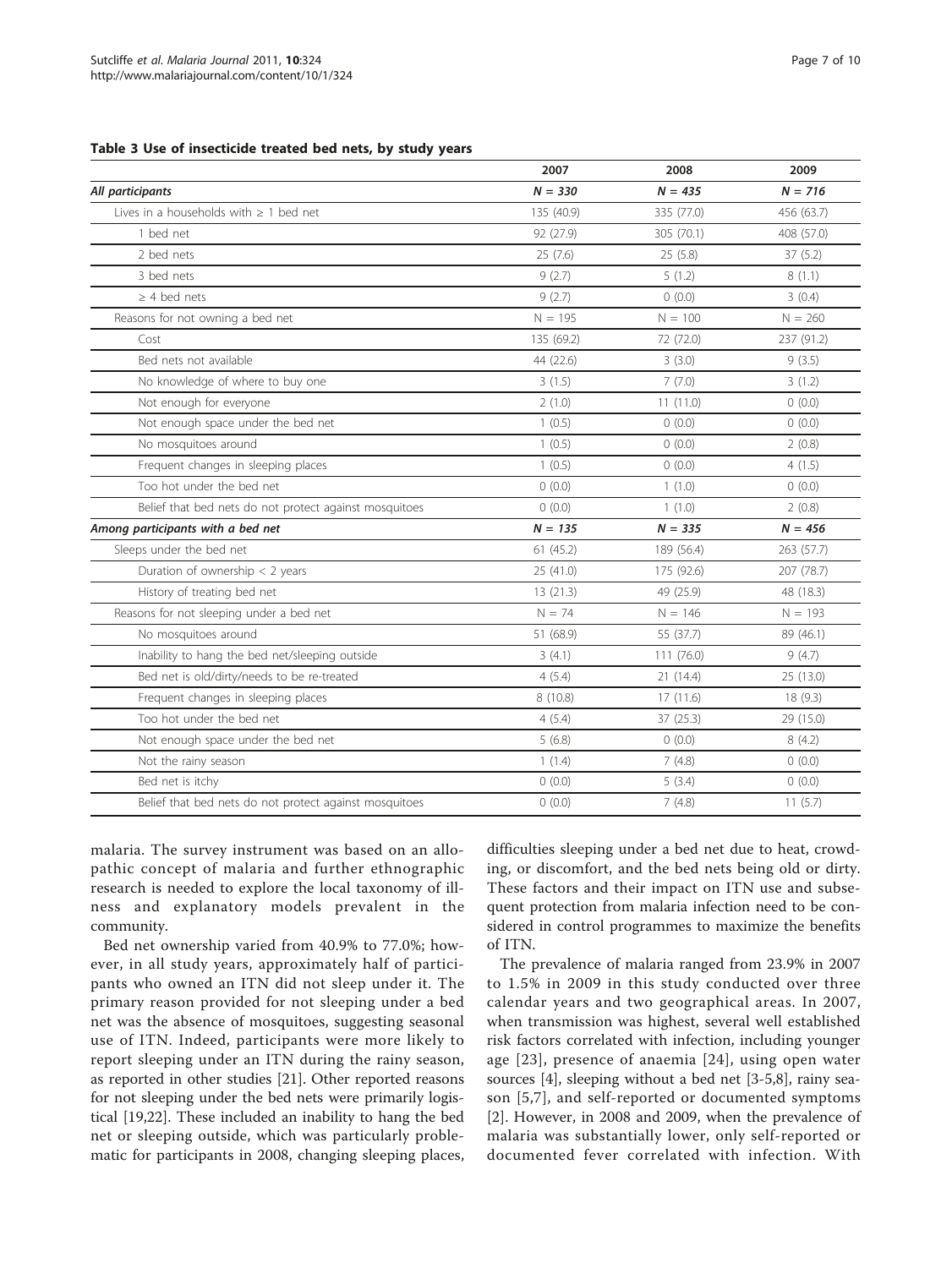declining prevalence, malaria was no longer likely to be diagnosed in the rainy season or among individuals sleeping without a bed net. The median age of infected individuals increased from 9.0 years with high parasite prevalence to 12.5 and 13.2 years with low prevalence, and was no longer significantly different from the age of the general study population. This shift to higher age groups with declining transmission has been observed in other studies and settings [[8](#page-8-0),[23](#page-9-0),[25](#page-9-0)]. Although the power to detect differences decreased with declining malaria prevalence, many characteristics correlated with RDT

positivity in 2007 were not associated with RDT positivity in 2008 and 2009.

Only symptoms, particularly fever, correlated with RDT positivity in the time periods with low levels of parasite prevalence. When all symptoms of malaria were considered together, infected individuals were more likely to report symptoms and in greater numbers in 2007 and again in 2009. However, in all years, symptoms of malaria were highly prevalent in RDT-negative individuals, with up to 63% of RDT-negative individuals reporting symptoms within the 48 hours prior to the



| Characteristic                 | Crude prevalence ratio (95% CI) | Adjusted prevalence ratio (95% CI) |
|--------------------------------|---------------------------------|------------------------------------|
| Age in years                   | 0.98(0.97, 0.99)                | 0.98(0.97, 0.99)                   |
| Any symptoms in prior 48 hours | 1.94 (1.29, 2.93)               | $2.06$ $(1.33, 3.17)$              |
| Sleeps under a bed net         | 0.50(0.24, 1.03)                | $0.50$ $(0.25, 1.02)$              |
| Rainy season                   | 1.60 (0.85, 2.99)               | 1.67 (1.00, 2.80)                  |
| Presence of anaemia            | 1.45 (1.02, 2.06)               | 1.27(0.92, 1.75)                   |
| Open water source              | 1.72 (1.04, 2.85)               | 1.74 (1.14, 2.64)                  |

<span id="page-7-0"></span>Sutcliffe et al. Malaria Journal 2011, 10:324 http://www.malariajournal.com/content/10/1/324

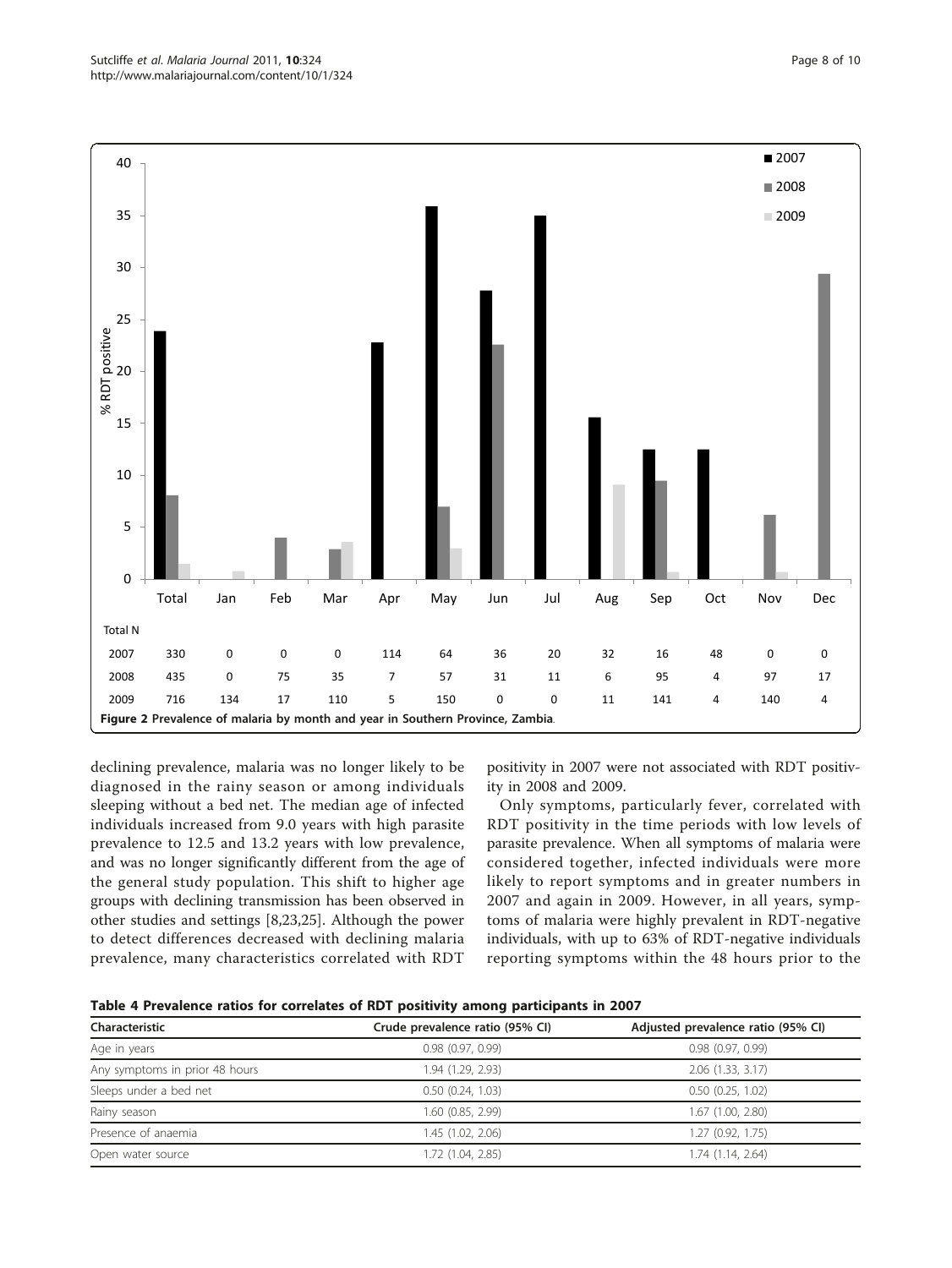<span id="page-8-0"></span>study visit, thus decreasing the specificity of symptoms in identifying infected persons. RDT-positive individuals were more likely to have documented fever in 2007 and 2008 but only 10-20% of positive individuals had fever. Most RDT-positive individuals were without fever at the time of testing. Other studies in various transmission settings found a large proportion (up to 96%) of individuals infected with malaria to be asymptomatic [[26-28](#page-9-0)]. This finding poses a significant challenge to malaria elimination as many control strategies rely on the identification and treatment of symptomatic individuals seeking care at health centres [\[29\]](#page-9-0).

This study was subject to several limitations. First, the study was conducted over two geographic areas. Participants surveyed in 2008 and 2009 were from the same geographic area, while those surveyed in 2007 were from an area further east. Consequently, it is possible that the different risk factors found between the two areas, was not due to the decline in malaria transmission but to differences in the ecology or characteristics and behaviours of the participants surveyed. When participants and households were compared, however, there did not appear to be many differences based on measured characteristics. Second, we did not collect information on behaviors, occupation, assets, migration, and travel that might be associated with malaria. Finally, as previously discussed, the power to detect associations was low in 2008 and 2009 with declining malaria transmission.

## Conclusions

In an area with high malaria prevalence, several established, individual-level characteristics were correlated with RDT positivity. With lower malaria prevalence, however, few individual-level characteristics were correlated with RDT positivity and the majority of infected persons were asymptomatic. This lack of correlation with previously established individual-level characteristics hampers identification of asymptomatic-infected individuals critical to the development of a malaria elimination programme in Zambia [[13\]](#page-9-0). Strategies based on ecological or environmental risk factors [\[30\]](#page-9-0) may be needed to target control efforts and achieve further reductions and elimination in southern Zambia.

## Additional material

[Additional file 1: C](http://www.biomedcentral.com/content/supplementary/1475-2875-10-324-S1.XLS)orrelates of RDT positivity, by study year. <sup>a</sup>

among participants 18 years of age or older <sup>b</sup> self-reported symptoms include fever, headache, chills, nausea/vomiting, cough, diarrhea anemia defined by age and sex: < 11 g/dL for children 0-4.9 yrs; < 11.5 g/dL for children 5-11.9 yrs; < 12 g/dL for children 12-14.9 yrs; < 12 g/dL for women  $\geq$  15 yrs; < 13 g/dL for men  $\geq$  15 yrs  $\sigma$  open water source: unprotected well or river/stream.

#### List of abbreviations

EIR: entomological inoculation rate; IQR: inter-quartile range; ITN: insecticidetreated net; RDT: rapid diagnostic test.

#### Acknowledgements

This work was supported by the Johns Hopkins Malaria Research Institute and the Bloomberg Family Foundation.

#### Author details

<sup>1</sup>Department of Epidemiology, Bloomberg School of Public Health, Johns Hopkins University, 615 North Wolfe Street, Baltimore, MD, USA. <sup>2</sup>W. Harry Feinstone Department of Molecular Microbiology and Immunology, Bloomberg School of Public Health, Johns Hopkins University, 615 North Wolfe Street, Baltimore, MD, USA. <sup>3</sup>Malaria Research Trust, Choma, Zambia

#### Authors' contributions

CGS performed the data analysis and drafted the manuscript. TK participated in the coordination of the study and reviewed the manuscript. HH participated in the design and coordination of field aspects of the study and reviewed the manuscript. TS participated in the design and coordination of the study and reviewed the manuscript. AK participated in the design and coordination of field aspects of the study and reviewed the manuscript. SM participated in the design and coordination of the study and reviewed the manuscript. PET participated in the design and coordination of the study and reviewed the manuscript. GG participated in the design and coordination of the study and reviewed the manuscript. WJM conceived of the study, participated in its design and coordination, and participated in the preparation of the manuscript. All authors read and approved the final manuscript.

#### Competing interests

The authors declare that they have no competing interests.

Received: 4 August 2011 Accepted: 31 October 2011 Published: 31 October 2011

#### References

- 1. WHO: World malaria report 2010 Geneva, Switzerland: World Health Organization; 2010.
- 2. Stich A, Oster N, Abdel-Aziz IZ, Stieglbauer G, Coulibaly B, Wickert H, McLean J, Kouyate BA, Becher H, Lanzer M: [Malaria in a holoendemic area](http://www.ncbi.nlm.nih.gov/pubmed/16416123?dopt=Abstract) [of Burkina Faso: a cross-sectional study.](http://www.ncbi.nlm.nih.gov/pubmed/16416123?dopt=Abstract) Parasitol Res 2006, 98:596-599.
- 3. Clark TD, Greenhouse B, Njama-Meya D, Nzarubara B, Maiteki-Sebuguzi C, Staedke SG, Seto E, Kamya MR, Rosenthal PJ, Dorsey G: [Factors](http://www.ncbi.nlm.nih.gov/pubmed/18522503?dopt=Abstract) [determining the heterogeneity of malaria incidence in children in](http://www.ncbi.nlm.nih.gov/pubmed/18522503?dopt=Abstract) [Kampala, Uganda.](http://www.ncbi.nlm.nih.gov/pubmed/18522503?dopt=Abstract) J Infect Dis 2008, 198:393-400.
- 4. Njama D, Dorsey G, Guwatudde D, Kigonya K, Greenhouse B, Musisi S, Kamya MR: [Urban malaria: primary caregivers](http://www.ncbi.nlm.nih.gov/pubmed/12869089?dopt=Abstract)' knowledge, attitudes, [practices and predictors of malaria incidence in a cohort of Ugandan](http://www.ncbi.nlm.nih.gov/pubmed/12869089?dopt=Abstract) [children.](http://www.ncbi.nlm.nih.gov/pubmed/12869089?dopt=Abstract) Trop Med Int Health 2003, 8:685-692.
- Baragatti M, Fournet F, Henry MC, Assi S, Ouedraogo H, Rogier C, Salem G: [Social and environmental malaria risk factors in urban areas of](http://www.ncbi.nlm.nih.gov/pubmed/19144144?dopt=Abstract) [Ouagadougou, Burkina Faso.](http://www.ncbi.nlm.nih.gov/pubmed/19144144?dopt=Abstract) Malar J 2009, 8:13.
- 6. Brentlinger PE, Montoya P, Rojas AJ, Correia MA, Dgedge M, Saute F, Gimbel-Sherr K, Mercer MA, Gloyd S: [Prevalence and predictors of](http://www.ncbi.nlm.nih.gov/pubmed/17690391?dopt=Abstract) [maternal peripheral malaria parasitemia in central Mozambique.](http://www.ncbi.nlm.nih.gov/pubmed/17690391?dopt=Abstract) Am J Trop Med Hyg 2007, 77:228-234.
- 7. Rogerson SJ, van den Broek NR, Chaluluka E, Qongwane C, Mhango CG, Molyneux ME: [Malaria and anemia in antenatal women in Blantyre,](http://www.ncbi.nlm.nih.gov/pubmed/11037774?dopt=Abstract) [Malawi: a twelve-month survey.](http://www.ncbi.nlm.nih.gov/pubmed/11037774?dopt=Abstract) Am J Trop Med Hyg 2000, 62:335-340.
- 8. Winskill P, Rowland M, Mtove G, Malima RC, Kirby MJ: [Malaria risk factors](http://www.ncbi.nlm.nih.gov/pubmed/21507217?dopt=Abstract) [in north-east Tanzania.](http://www.ncbi.nlm.nih.gov/pubmed/21507217?dopt=Abstract) Malar J 2011, 10:98.
- 9. Chizema-Kawesha E, Miller JM, Steketee RW, Mukonka VM, Mukuka C, Mohamed AD, Miti SK, Campbell CC: [Scaling up malaria control in](http://www.ncbi.nlm.nih.gov/pubmed/20810807?dopt=Abstract) [Zambia: progress and impact 2005-2008.](http://www.ncbi.nlm.nih.gov/pubmed/20810807?dopt=Abstract) Am J Trop Med Hyg 2010, 83:480-488.
- 10. Riedel N, Vounatsou P, Miller JM, Gosoniu L, Chizema-Kawesha E, Mukonka V, Steketee RW: [Geographical patterns and predictors of malaria](http://www.ncbi.nlm.nih.gov/pubmed/20122148?dopt=Abstract) [risk in Zambia: Bayesian geostatistical modelling of the 2006 Zambia](http://www.ncbi.nlm.nih.gov/pubmed/20122148?dopt=Abstract) [national malaria indicator survey \(ZMIS\).](http://www.ncbi.nlm.nih.gov/pubmed/20122148?dopt=Abstract) Malar J 2010, 9:37.